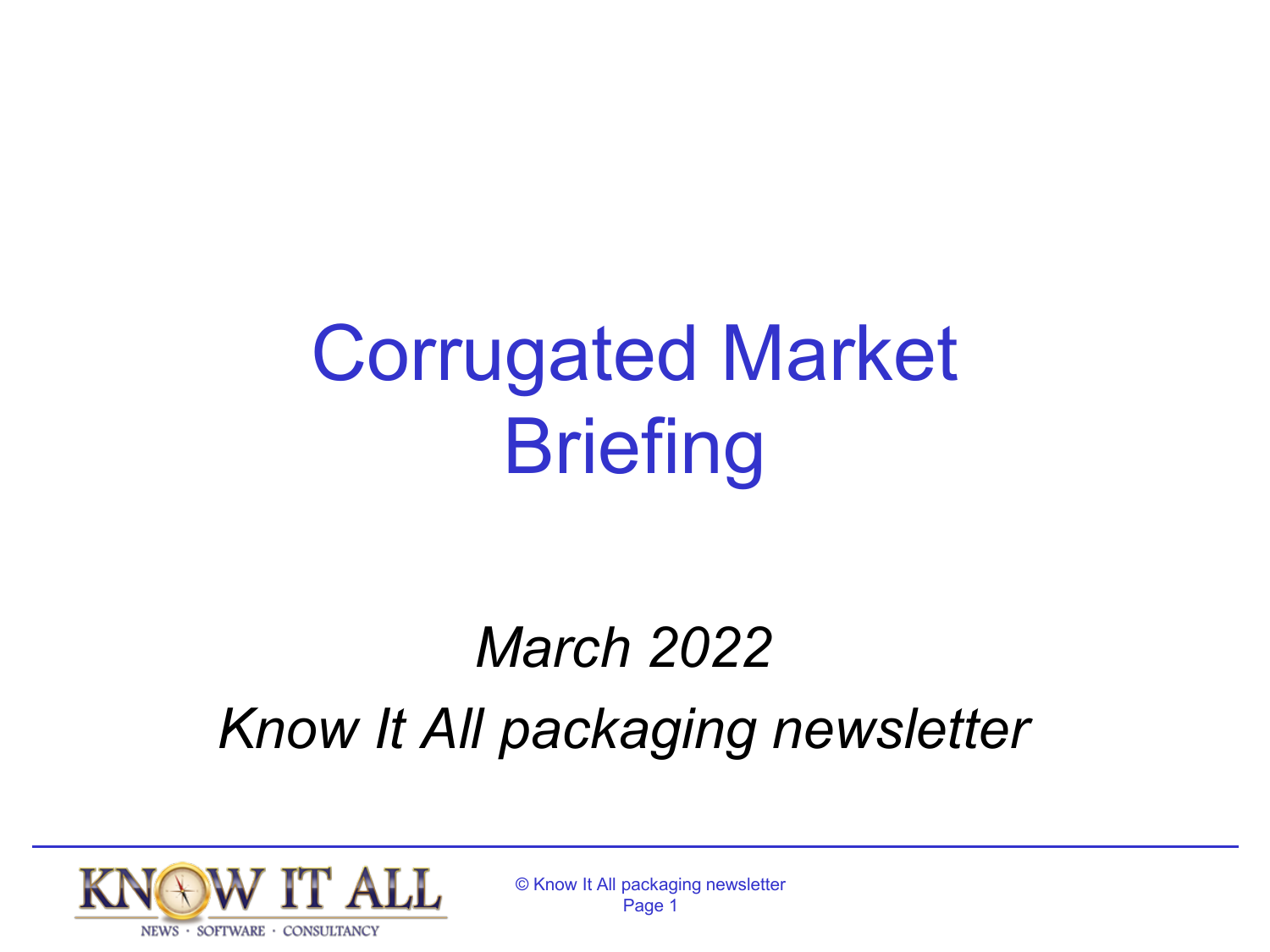# Situation Overview

- The price of energy has spiked in the UK and throughout Europe because of the Russian war in Ukraine
	- Papermaking is energy intensive and mills need €263/tonne to stand still
	- An initial paper price rise of €150/tonne is being applied in March and April
- Other inflationary pressures are also biting
	- The price of oil is up 47% so far this year
	- The UK minimum wage is rising by 6.6% in April
	- Waste paper for making recycled boxes is up by 5% so far this year
	- General UK factory input inflation is running at 13%
- The above factors are combining to prompt a circa 14% price rise in sheet board

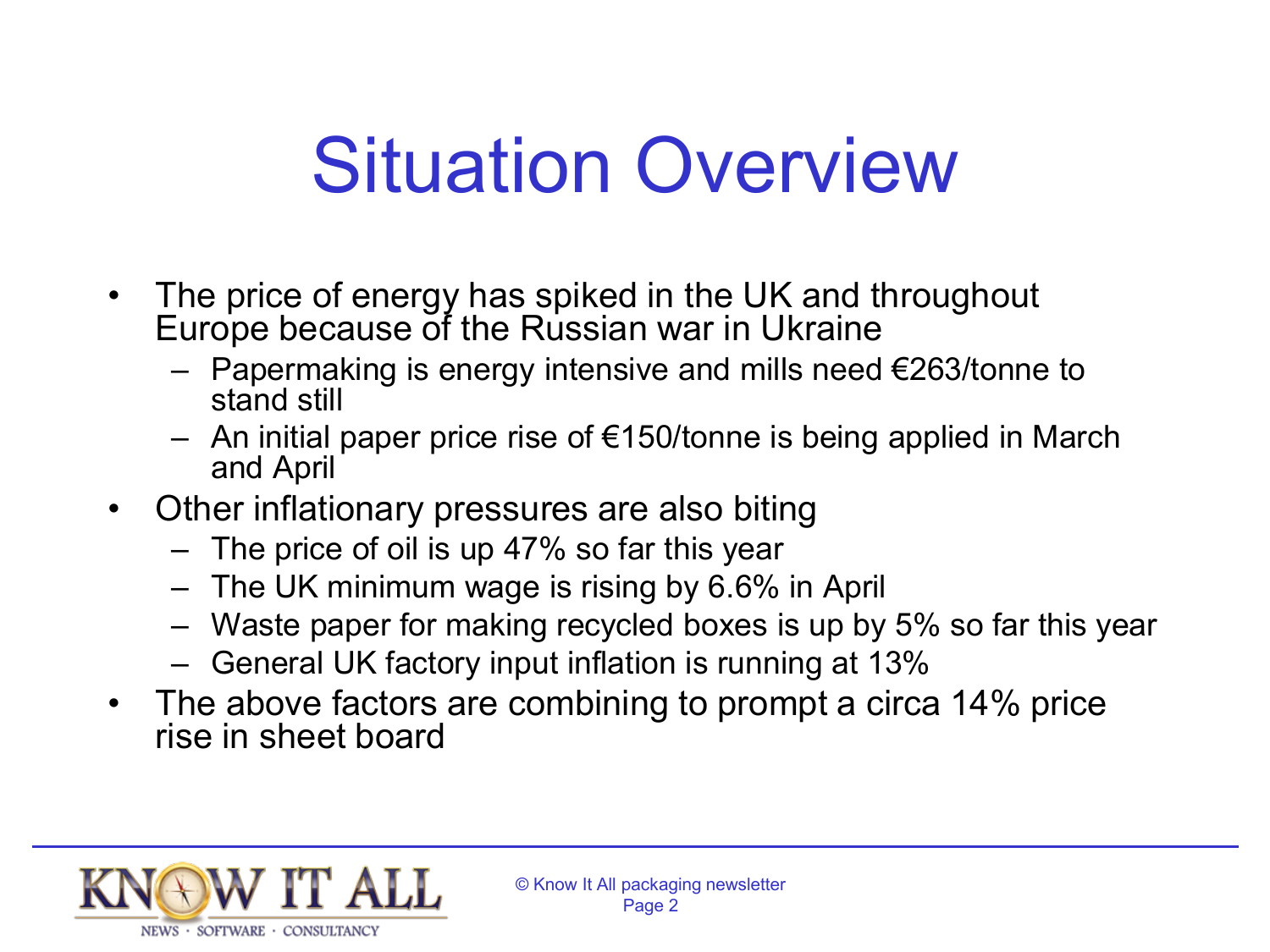## Kraftliner Paper Prices +16% Since Dec 2021



Source : Know It All packaging newsletter

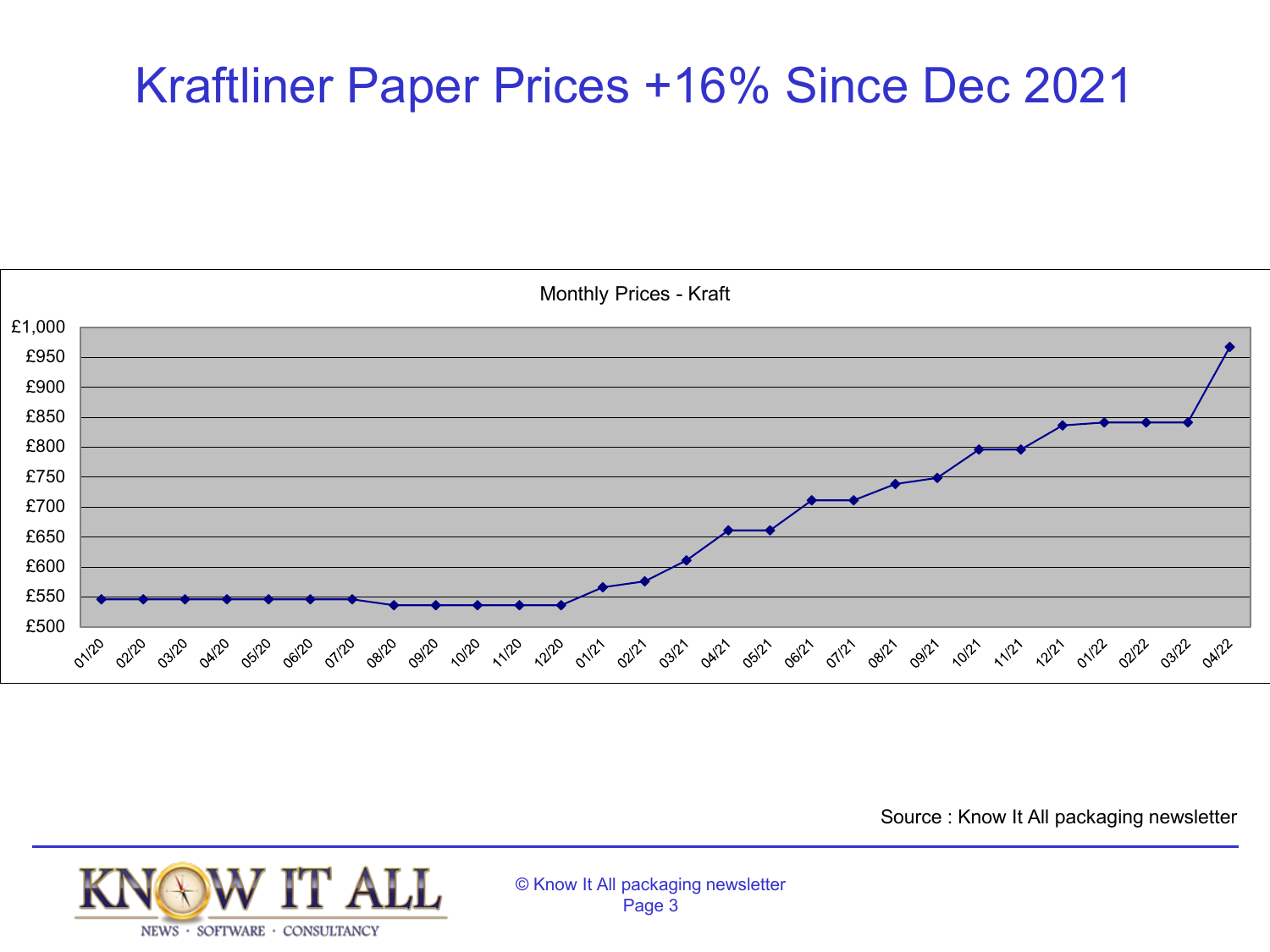## Fluting Paper Prices +16% Since Dec 2021



Source : Know It All packaging newsletter

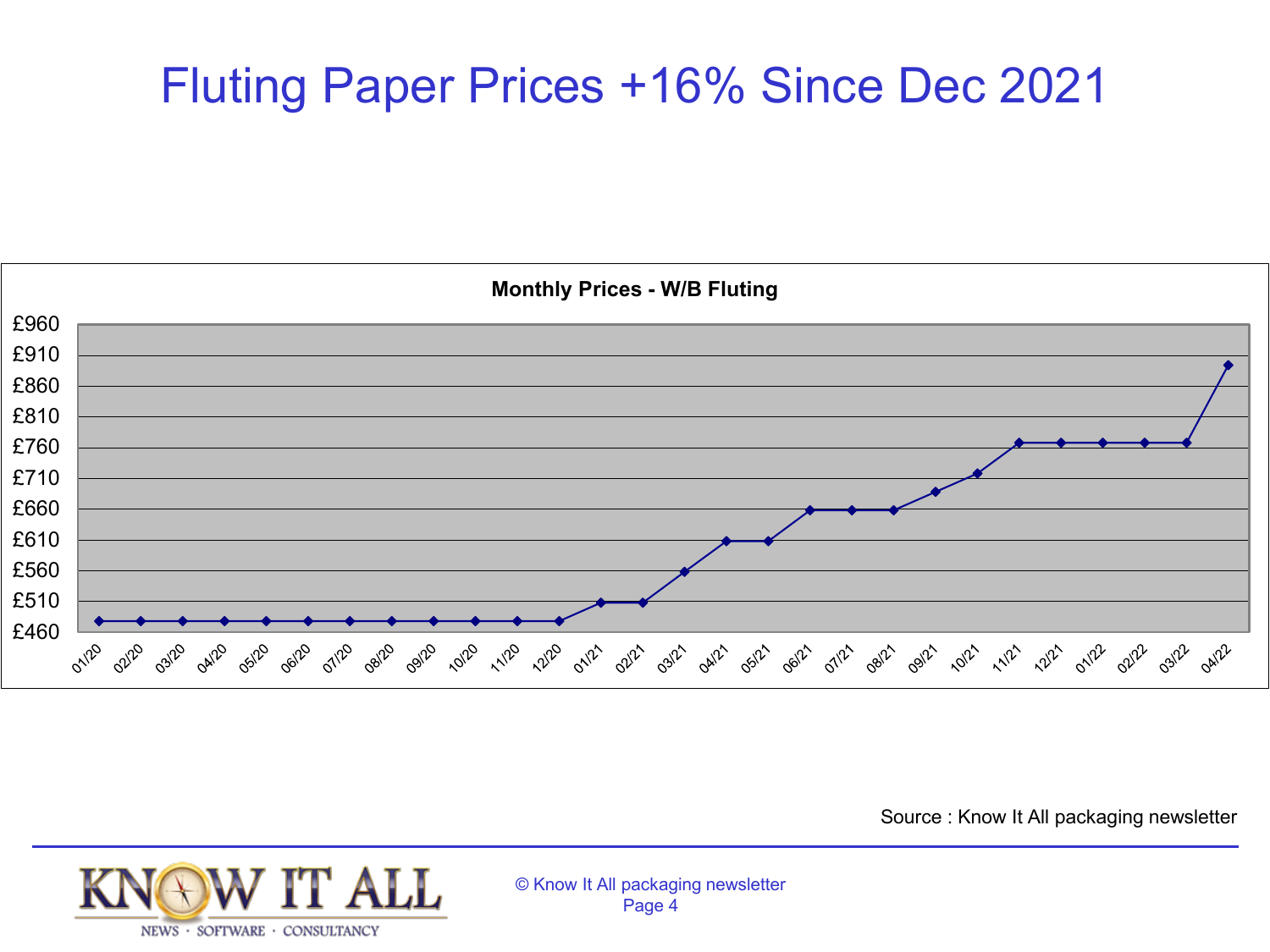### Testliner 3 Paper Prices +17% Since Dec 2021



Source : Know It All packaging newsletter

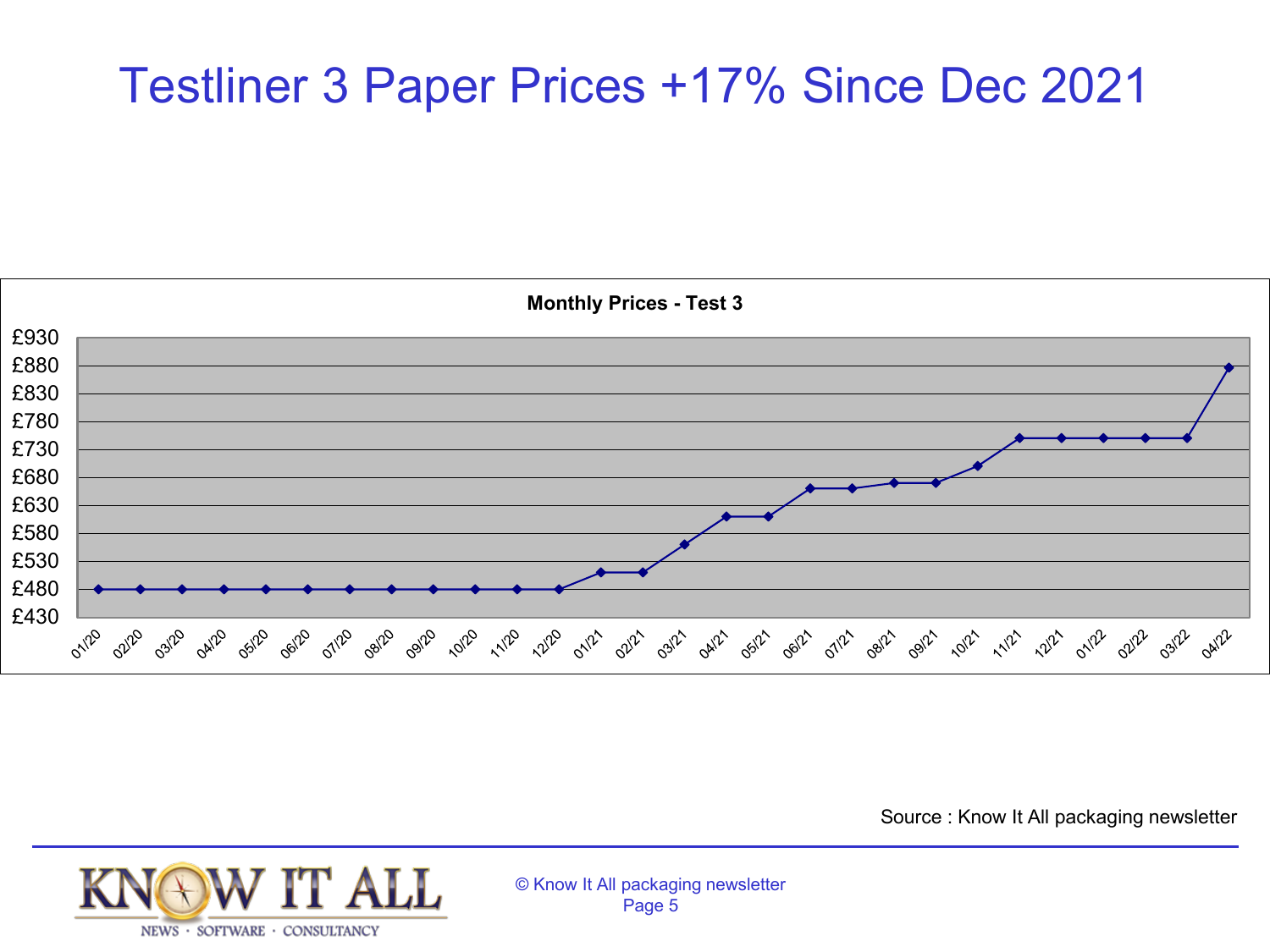## Oil Prices +47% since Dec 2021



Source : Know It All packaging newsletter

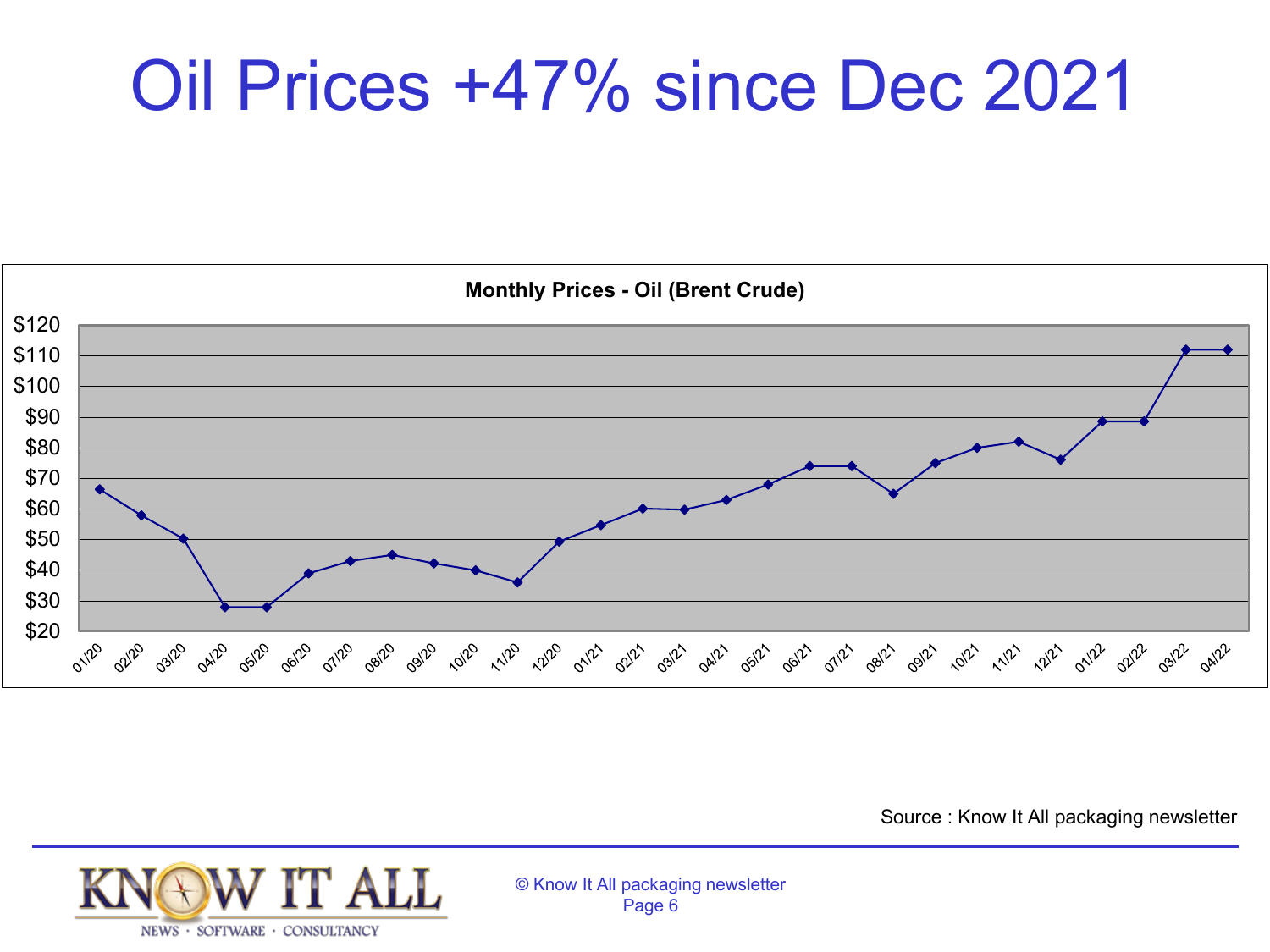## UK Wholesale Gas Prices +600% since June 2021



Source : https://www.catalyst-commercial.co.uk/wholesale-gas-prices/

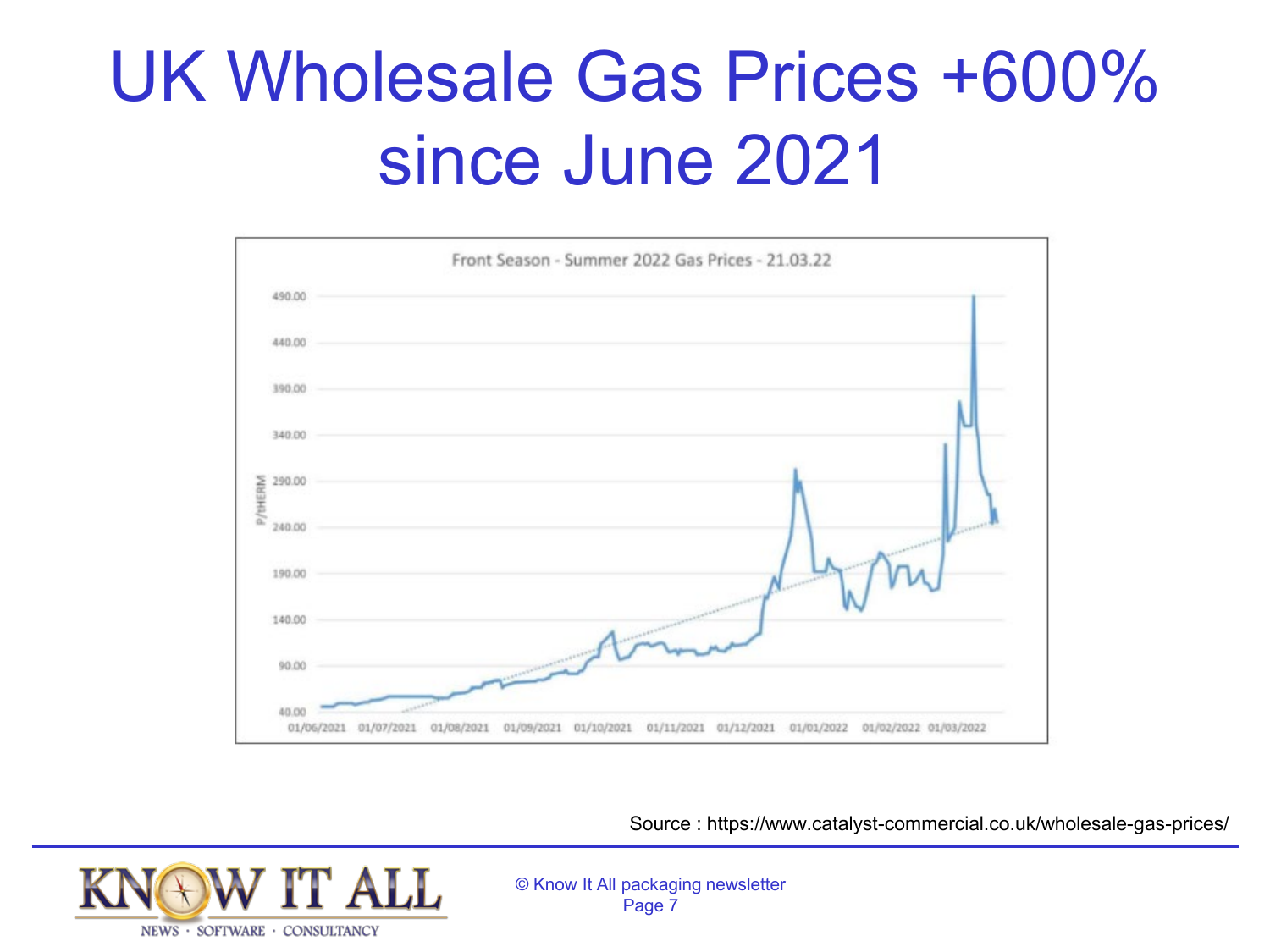# Looking Ahead

- This upcoming price rise will not be enough for those paper mills that are dependent on gas
	- $-$  They need €263/tonne but the market is only applying €150/tonne at this stage
- Hence, a number of paper mills have temporarily closed throughout Europe
	- This will soon cause a shortage of paper and will probably drive a second Europe-wide price rise by the summer
- Security of supply will be at least as critical as price

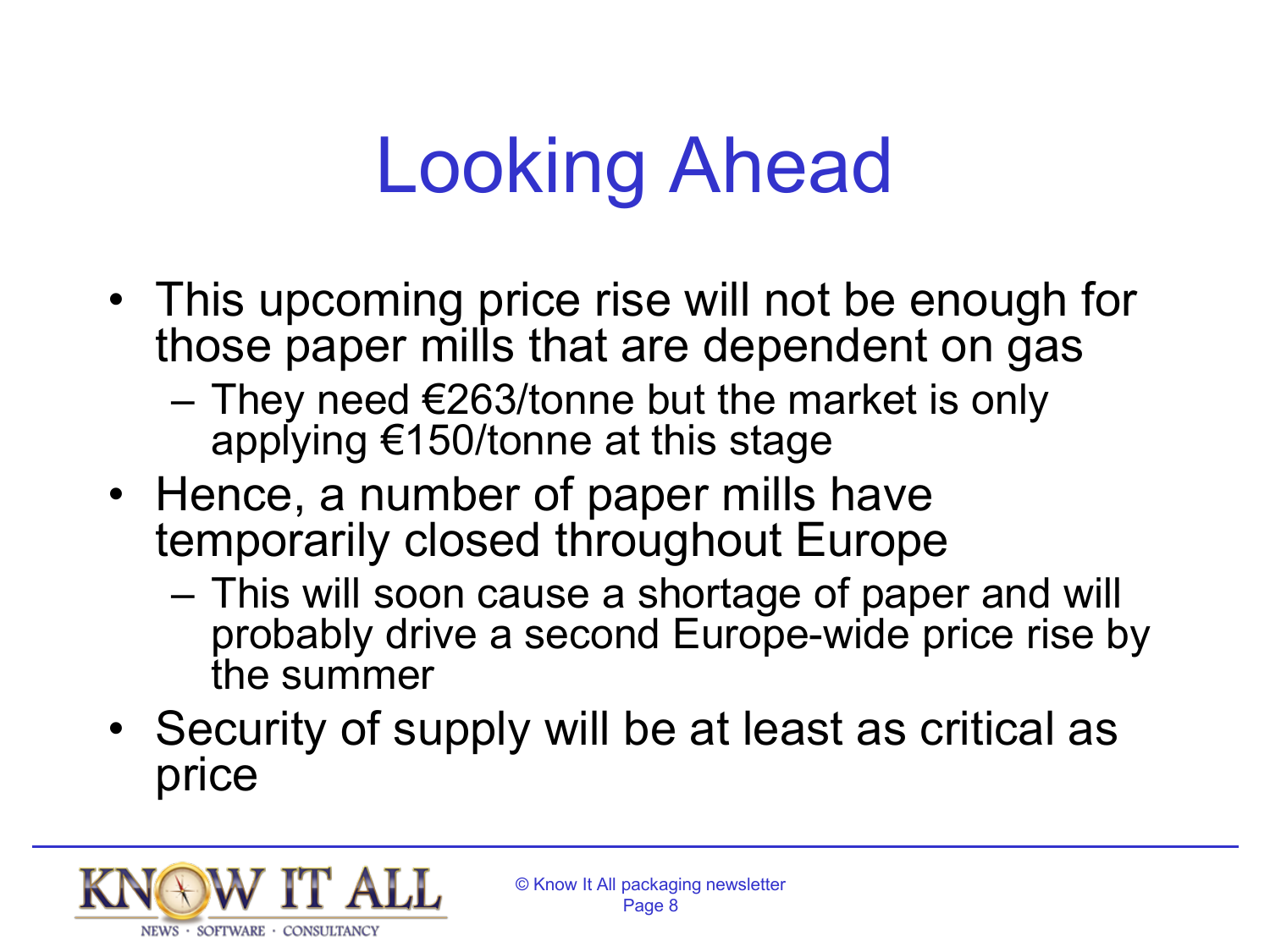Supporting articles



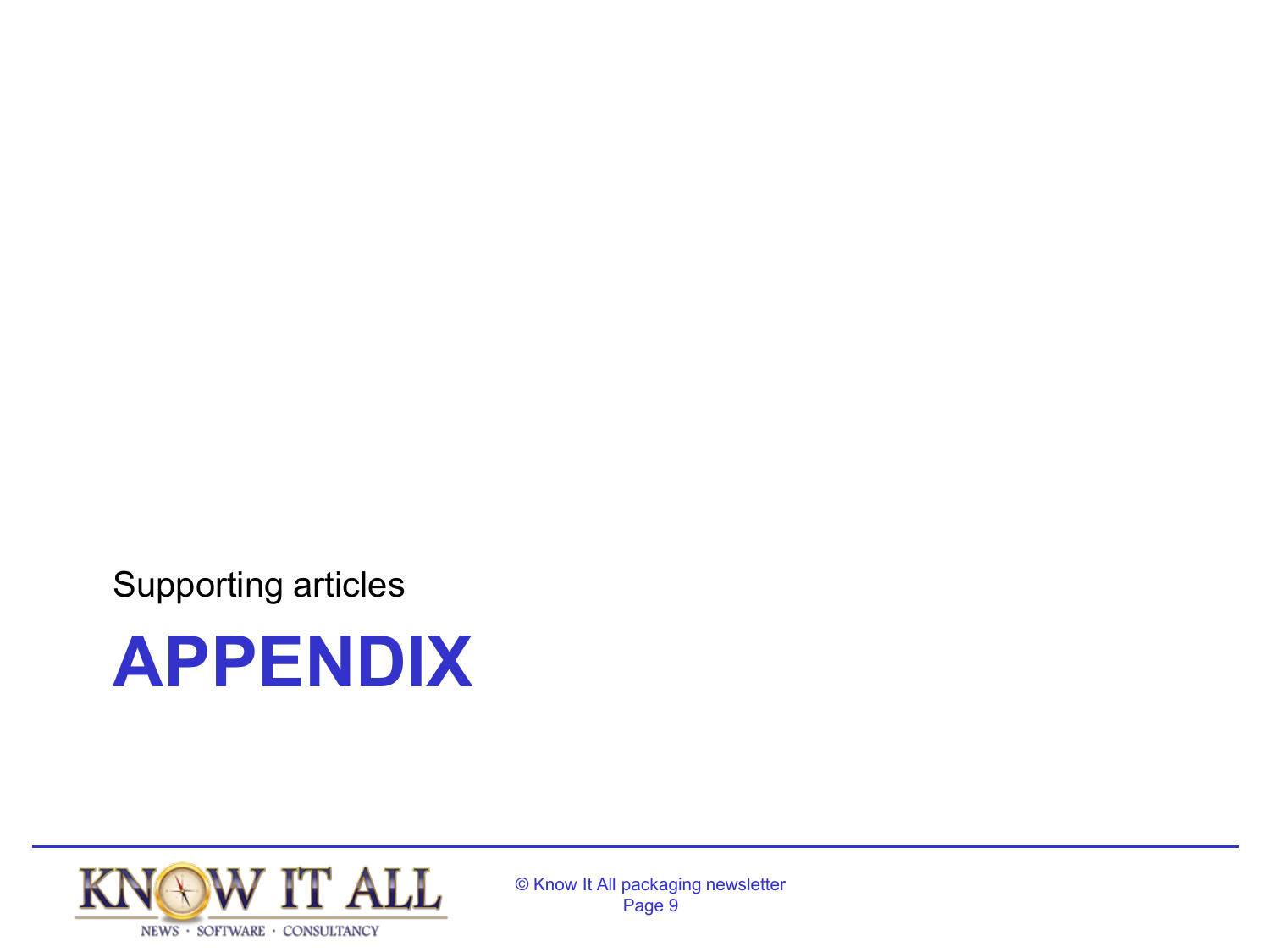#### European CEOs weigh Ukraine-Russia, energy and sustainability during panel at Fastmarkets RISI's 2022 European conference

BRUSSELS, 9 March 2022 (Fastmarkets RISI) - "If [the energy crisis] lasts much longer for the industry, it will be devastating," Sappi CEO Marko Eikelenboom warned the audience during a CEO panel discussion that also included MM Group CEO Peter Oswald and Progroup CEO Jürgen Heindl at Fastmarkets RISI's annual conference in Lisbon on Wednesday. The discussion was wide ranging, touching on topics from the energy fallout of the Russian invasion of Ukraine to the bubble seen on the graphic paper market to the impact of e-commerce on the industry

Oswald agreed with Eikelenboom's assessment on energy, adding, "Europe is in a very difficult situation. Eighty percent of gas in Austria comes from Russia. The question is: Will the deliveries stop, and what will it mean for our industry?" Oswald laid out a few possibilities for companies grappling with the skyrocketing energy costs which, according to him, are higher today than the full price of the paper and board products a year ago.

"[Mills] may have to shut down for some time, [maybe] weeks or months. The second alternative is you pay enormous prices today. [The third option] is that many companies will declare force majeure. Everyone is hedged to a certain degree, but the question is, if you don't get gas, then it doesn't help you that it would be much cheaper than the market price [...]. For months to come, maybe years to come, it will be part of our lives," he added.

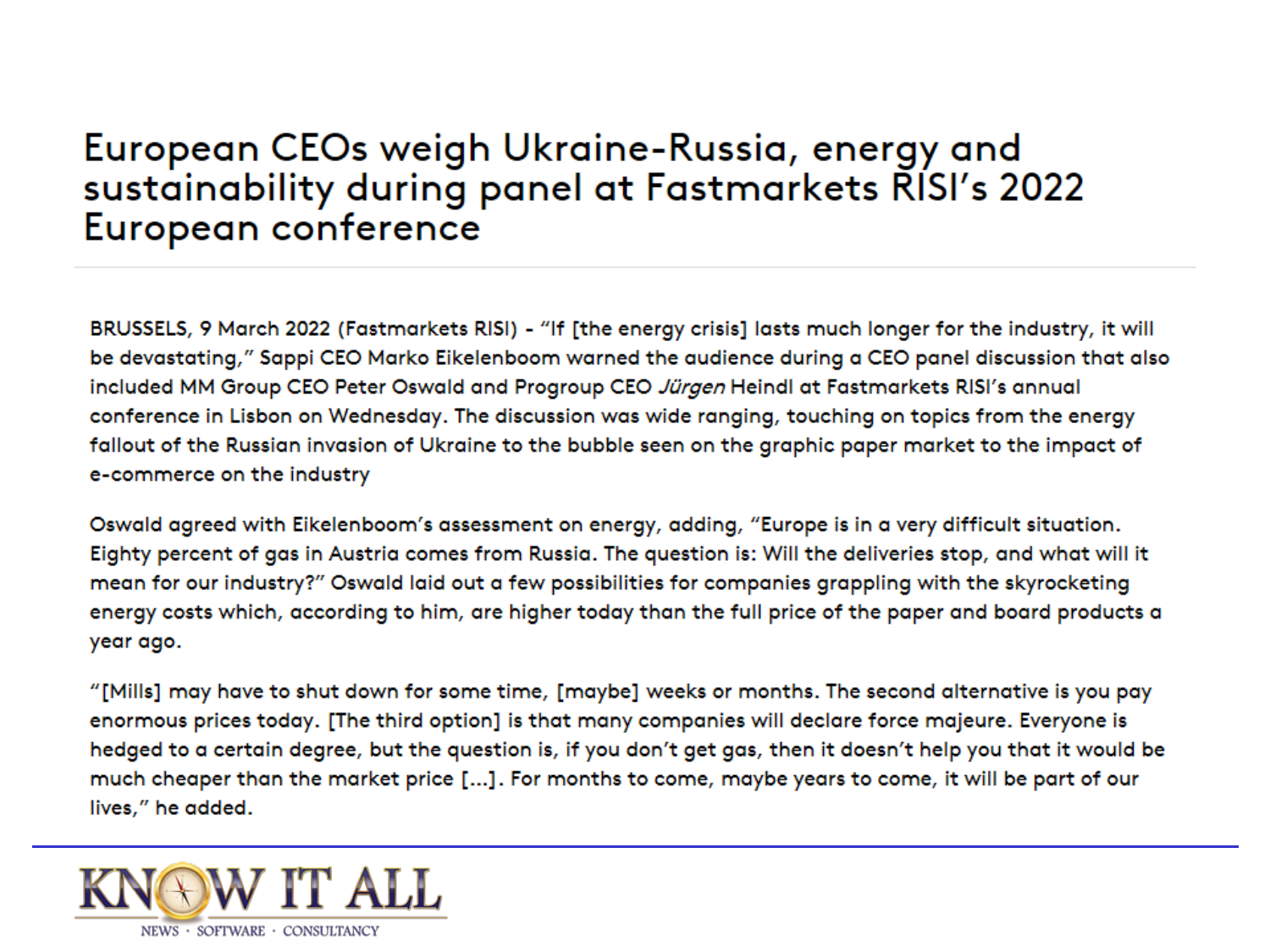#### Italian paper mills temporarily stop production due to extremely high gas prices

BRUSSELS, 9 March 2022 (Fastmarkets RISI) - Some Italian paper mills are temporarily suspending production because of skyrocketing energy prices.

According to the Italian paper producer association Assocarta, the cost of gas to produce one tonne of paper is currently much higher than sales prices.

Assocarta said that gas prices were five times higher in December 2021 compared to the beginning of last year, but during the last few days they are ten or even fifteen times higher.

"We resisted, even by producing below break-even, but today more and more paper mills are either stopping or reducing their activity," Assocarta president Lorenzo Poli said in a statement. He added: "The pandemic did not stop us, but the energy shock due to the conflict between Ukraine and Russia is managing to do so."

#### Pro-Gest announces suspension of production at its six paper mills operating in Italy due to further increase in natural gas prices

ISTRANA, Italy, 7 March 2022 (Press Release) - Pro-Gest, Italy's leading player in the paper industry, announces that production at the Group's 6 paper mills operating in Italy will be suspended due to the further increase in natural gas prices. Following the rapid escalation of natural gas prices, now at historic highs, Pro-Gest is resorting the force majeure and deciding to temporarily stop production of all 9 of its corrugator and tissue paper machines.

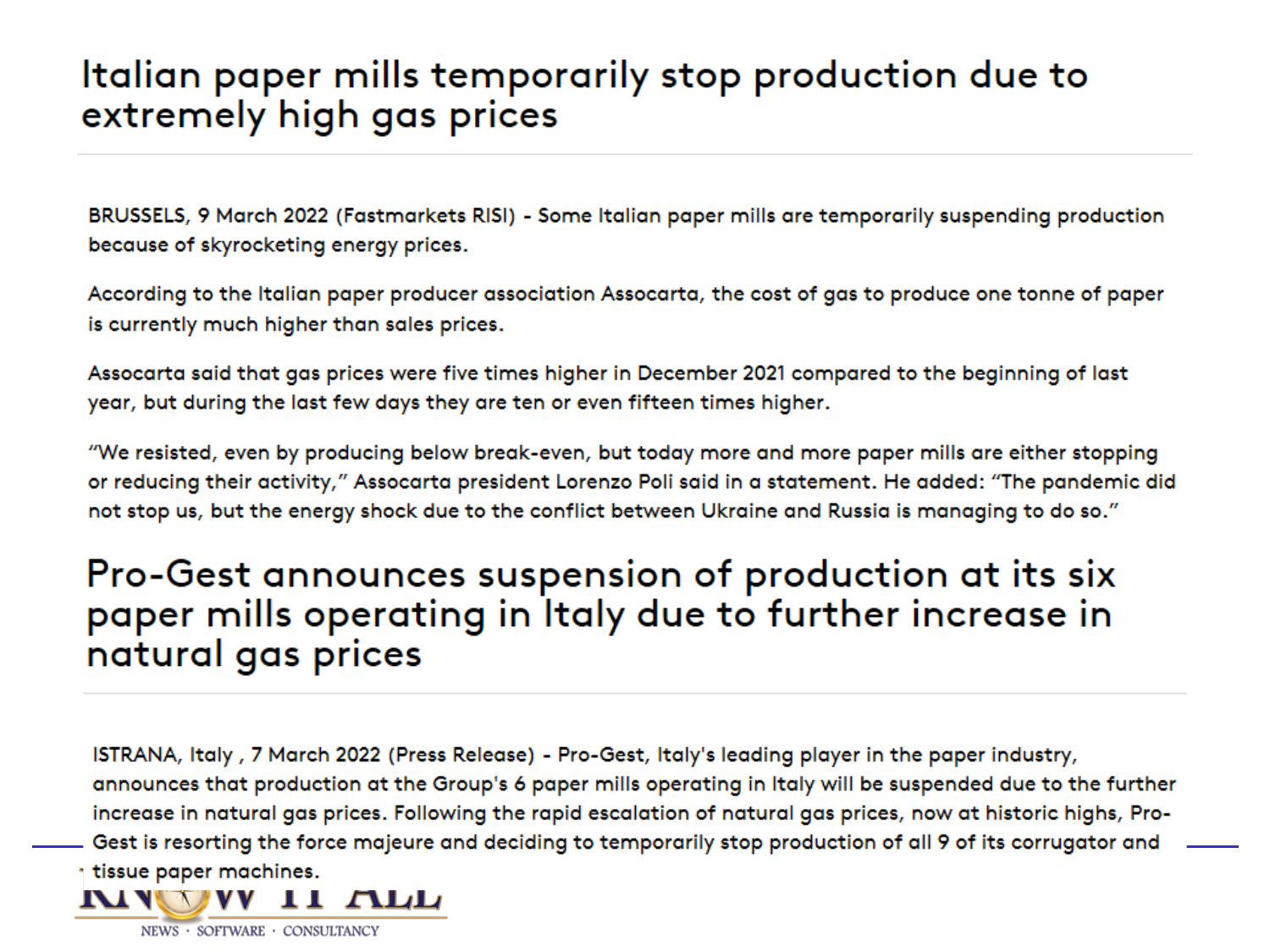#### Saica to lift prices for brown and white containerboard grades in Europe from March 16 and April 1

BRUSSELS, 9 March 2022 (Fastmarkets RISI) - Saica has started to inform customers in Europe of a price increase for its recycled containerboard (RCCM) grades due to the rising energy and paper for recycling prices as well as transport costs.

In Iberia, the company plans to lift prices for its Duosaica, Saica Medium and Interliner grades, as well as its Hidrosaica and Hidroplus Saica grades and its standard white coated qualities, by Euro 125/tonne (\$136/tonne) from March 16, the firm told Fastmarkets RISI. The standard white uncoated grades will increase by Euro 100/tonne. Prices for the Saikraft and Nature Kraft kraftliner substitutes will also move up by Euro 50/tonne from March 16, with another potential increase from April 1, according to the firm.

In the rest of Europe, Saica also plans to raise prices for all its RCCM grades by Euro 100/tonne from April 1.

#### Palm to slap Euro 200/tonne surcharge on newsprint deliveries from mid-March

BRUSSELS, 10 March 2022 (Fastmarkets RISI) - Germany's Papierfabrik Palm has informed customers of an upcoming surchage on newsprint deliveries. From March 16 until the end of the month, the firm will charge an extra Euro 200/tonne (\$220/tonne).

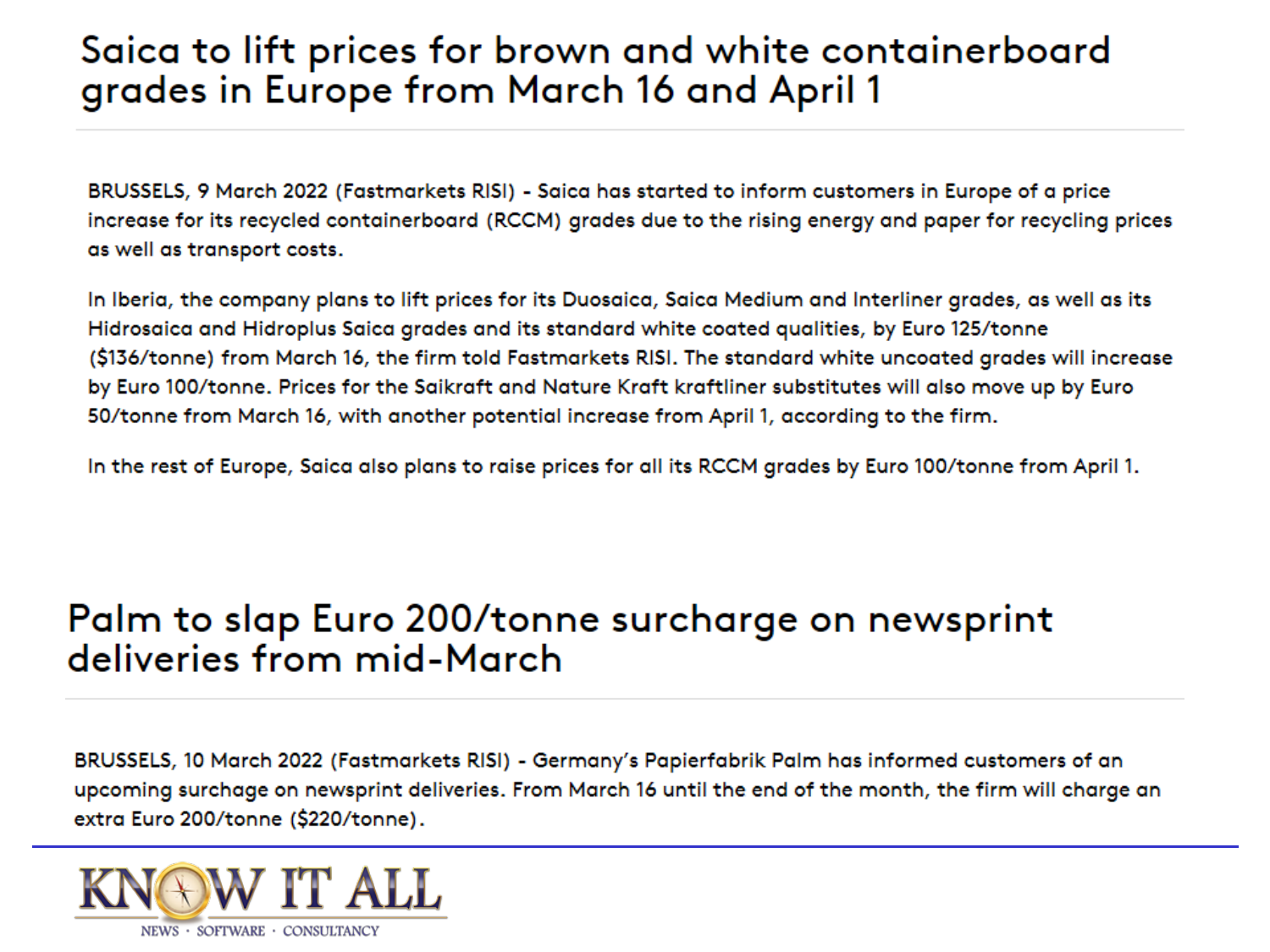#### **Delkeskamp closes down production due to energy costs**

High energy costs force Delkeskamp to close down 10 Mar 2022 − **German manufacturer of corrugated case material Delkeskamp Verpackungswerke is permanently closing down paper production at the Nortrup site due to high energy costs.**  The company, which has a capacity to produce 135,000 tpy of corrugated case material per annum, says that current energy costs make production economically unviable. The 70 employees at the Nortrup site will lose their jobs.

### Ukraine conflict might entail severe setbacks to paper business in Germany

Industry worried that gas prices might rise even higher

In response to the Ukraine conflict and potential sanctions on Russia, market experts anticipate severe setbacks also in the paper business. Future deliveries of pulp and paper should be viewed under a large question mark, say market sources. Meanwhile, newsprint availability remains limited with no relief in sight. Producers have rung in higher prices in the second quarter.